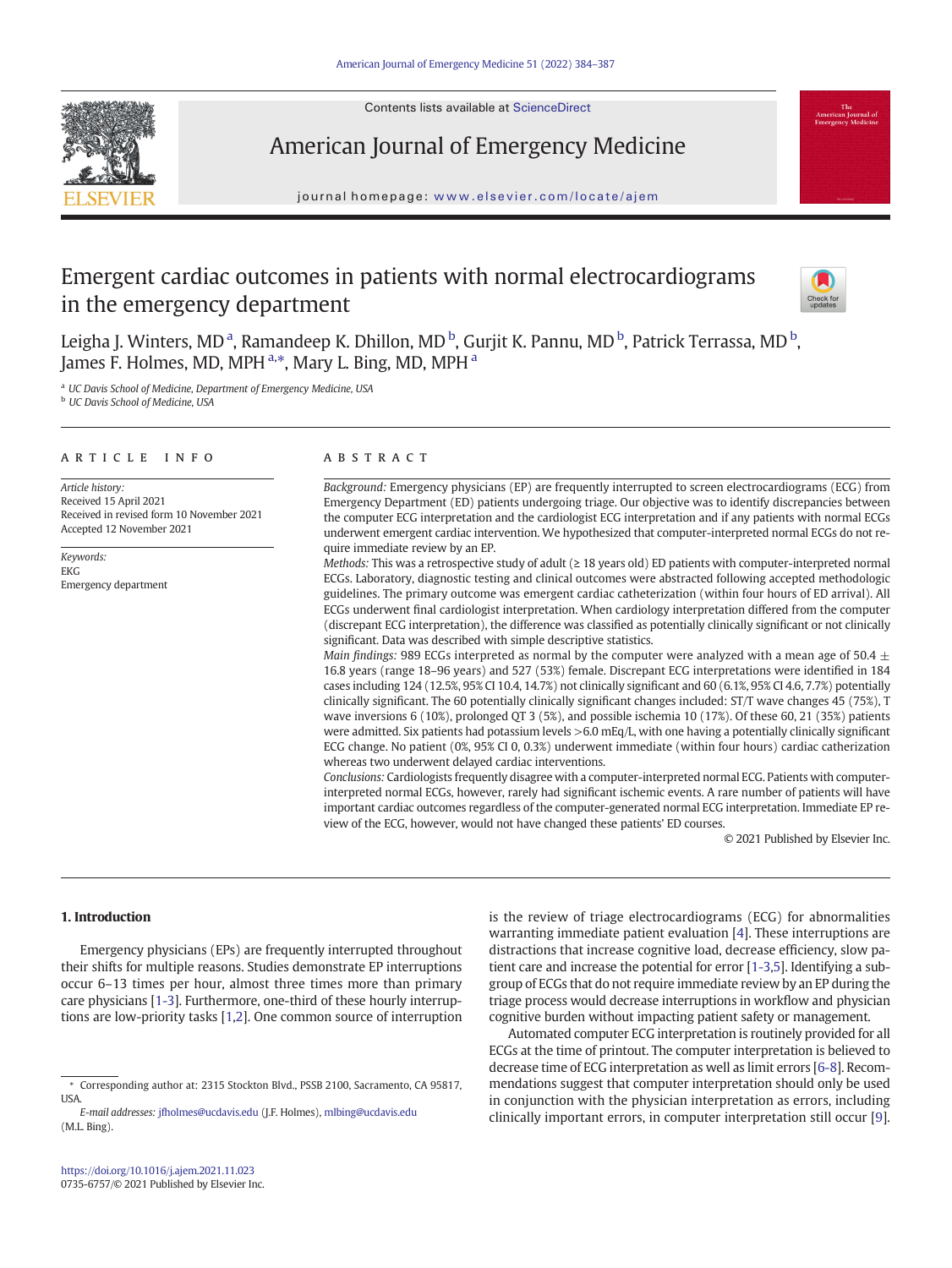Some evidence suggests that when the computer interprets the ECG as normal, changes in triage care are unlikely [\[10](#page-3-0)]. Prior literature does not, however, determine the extent to which important clinical errors occur when the computer interprets the ECG as normal. Most concerning would be a misinterpretation of an ECG as normal in patients with acute myocardial infarction as that may delay appropriate care [\[11](#page-3-0)]. A recent study has called for future investigation of computer interpreted normal ECGs to determine if any abnormalities actually occur warranting immediate EP interpretation [\[4\]](#page-3-0).

The current study's objective was to identify discrepancies between the computer-interpreted normal ECG and the final cardiologist interpretation and determine if these discrepancies were clinically significant. We hypothesized that computer-interpreted normal ECGs do not require immediate review by an EP as patients with computerinterpreted normal ECGs rarely require emergent cardiac interventions.

#### 2. Methods

#### 2.1. Study design

This was a retrospective chart review of adult ( $\geq$  18 years old) ED patients with computer-interpreted normal ECGs. The study was approved by the site's Institutional Review Board.

## 2.2. Study population and setting

Patients 18 years of age or older evaluated at the study site's Emergency Department (ED) with computer-interpreted normal ECGs were eligible. The study site is an urban center that provides care for approximately 85,000 patient visits annually. The center is certified by The Joint Commission as a Primary Heart Attack Center which includes being able to provide first ECG within 10 min of patient arrival and primary percutaneous coronary intervention within 90 min. A computerinterpreted normal ECG was defined as an interpretation of "Normal sinus rhythm, Normal ECG" by proprietary cardiology software on MUSE Cardiology Information System (General Electric Product Version 8.0 SP2). Exclusion criteria included any of the following: pregnancy, prisoners, and cognitively impaired individuals.

#### 2.3. Study protocol

All ECGs performed at the study site ED between February 1, 2018 and April 30, 2018 were queried. Any normal ECG collected during a patient's ED encounter was included in the data set; if more than one normal ECG was collected on the same patient during a single ED encounter, each ECG was included in the data set as a discrete encounter. From the data query, a subset of computer-generated normal ECGs was identified to calculate the percentage of normal ECGs collected at the study site's ED. All computer interpreted normal ECGs underwent final review and interpretation by a board certified/eligible cardiologist. For study purposes, the cardiologist interpretation was considered the gold standard ECG interpretation.

Medical records were reviewed for all patients and data was abstracted following accepted methodologic requirements for retrospective studies [\[12\]](#page-3-0). Variables were defined prior to abstraction and abstractors were trained on all study definitions prior to data abstraction. Laboratory and clinical outcome data were entered into a standardized database. Laboratory data included potassium and troponin levels. During this time, the site used a conventional cardiac troponin I (TnI-Ultra, Siemens, Malvern, PA) with levels ≤40 ng/L considered normal. Hyperkalemia was defined as a potassium level greater than 6.0 mEq/L. Clinical outcomes collected included ED disposition, cardiac stress testing, cardiac catheterization and coronary artery intervention. Abstractors were blinded to the cardiologist interpretation (gold standard) at the time of their review.

### 2.4. Measurements

The primary outcome of interest was the number of patients taken emergently/urgently for cardiac catheterization (within four hours of ED presentation). Secondary outcomes included 1) patients requiring cardiac interventions [percutaneous coronary intervention (PCI), coronary artery bypass graft (CABG)] and 2) potentially clinically significant ECG overreads by the cardiologist. In those instances where the cardiologist interpretation was discrepant (i.e. a finding different than normal ECG), the disagreement was further classified by trained staff as potentially clinically significant or not clinically significant. Potentially clinically significant changes included any of the following: non sinus rhythm, ST/T wave changes, T wave inversions, prolonged QT intervals, or indications of ischemia. Disagreements considered not clinically significant included "PACs are no longer present", "rate has decreased", "nonspecific T wave abnormality no longer evident in lateral leads", "PR has shortened", "criteria for infarct are no longer present."

# 2.5. Data analysis

Data was described with simple descriptive statistics. Continuous data are reported as the mean  $\pm$  one standard deviation (SD). Ninetyfive percent confidence intervals (CI) are calculated where appropriate. A sample of medical records were reviewed by a second abstractor to confirm inter-rater reliability of the primary outcome (emergent cardiac catheterization) and classification of ECG discrepancies as clinically significant or not. Inter-rater reliability was measured using the kappa statistic.

The sample size was calculated to provide an acceptable upper bound of the 95% confidence interval around the true rate of patients requiring emergency/urgent cardiac intervention based on the following assumptions: alpha error of 0.05, a proportion of normal ECGs that are determined to require emergent/urgent intervention of 0.1%, and power of 0.99. These calculations yielded a necessary sample size of 800 ECGs.

## 3. Results

A total of 8306 ECGs were performed at the site during the study period, of which 1747 (21%) were interpreted by the computer as "Normal sinus rhythm, Normal ECG". Of these 1747 normal ECGs, a consecutive series of the most recent (in reverse chronological order) ECGs were reviewed by trained study staff. Eleven subjects met exclusion criteria and were not further analyzed. Therefore, the study dataset contained 989 ECGs interpreted as normal by the computer program. The mean age was  $50.4 \pm 16.8$  years (range 18–96 years), and 527 (53%) were female.

After cardiologist review, 184 (18.6%, 95% CI 16.3, 21.2%) of the 989 ECGs had discrepant interpretations (at least one abnormality identified by the cardiologist). Of the 184 discrepant ECGs, 124 (12.5%, 95% CI 10.4, 14.7%) were defined as not clinically significant. Conversely, 60 (6.1%, 95% CI 4.6, 7.7%) were defined as potentially clinically significant changes (Table 1). Of these 989 patients, 10 (1.0%, 95% CI 0.5, 1.9%) had their ECG interpreted as possible ischemia by the cardiologist. In these 10 patients, four patients did not have troponins measured, and the remaining six had normal troponin levels. In addition, none of

|  | project between the cardiologict |  |
|--|----------------------------------|--|

Discrepancies between the cardiologist interpretation and the computer interpretation of normal ( $n = 184$ )

| Clinically significant finding | $n = 60$ | % (95% CI)      |
|--------------------------------|----------|-----------------|
| ST/T wave changes              | 45       | 75% (62, 85)    |
| Possible ischemia              | 10       | 17% (8, 29)     |
| T wave inversions              |          | 10% (4, 21)     |
| Prolonged OT interval          |          | $5\%$ $(1, 14)$ |

Table 1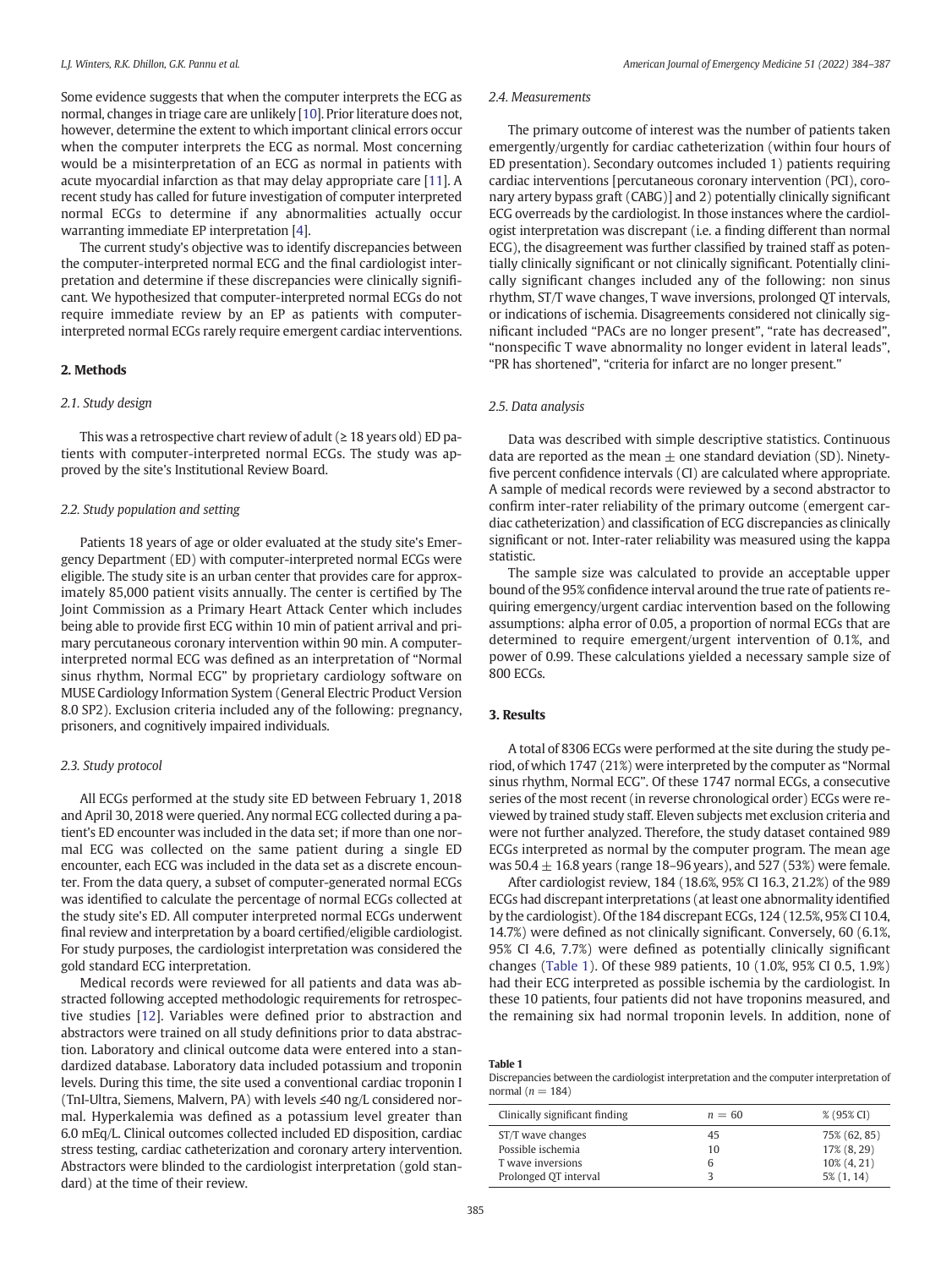<span id="page-2-0"></span>these 10 patients underwent cardiac risk stratification during this ED/ hospital visit.

Of all 989 encounters, no patient (0%, 95% CI 0, 0.3%) had their cardiac rhythm interpretation changed from sinus rhythm to any other rhythm by the cardiologist. Furthermore, no patient (0%, 95% CI 0, 0.3%) was taken emergently for cardiac catheterization (within 4 h of ED arrival). Six (0.6%, 95% CI 0.2, 1.3%) patients ultimately underwent non-emergent cardiac catheterization (Table 2), and two had cardiac interventions. The first patient was a 77-year-old male presenting with chest pressure, whose ECG was re-interpreted by the cardiologist to include the following: "criteria for inferior infarct are no longer present, nonspecific T wave abnormality no longer evident in lateral leads." Due to patient risk features and elevated troponin values, he was taken for cardiac catheterization. At catheterization, he received three PCI stents to a prior CABG graft. The second patient was a 62-year-old male presenting with chest pain. His initial ECG was completed in the ED and noted "nonspecific ST changes." He had a repeat ECG 6 h later that was read as a normal ECG by both the computer and cardiologist. He had already been scheduled for an outpatient cardiac catheterization, but his cardiologist preferred the patient be admitted at the time of ED presentation for cardiac catherization. At cardiac catheterization, he was found to have multivessel disease, and ultimately underwent a three-vessel CABG.

Six patients had hyperkalemia with potassium levels >6.0 mEq/L. The cardiologist interpreted five of these six ECGs also as normal. The one ECG with hyperkalemia (potassium level  $= 6.6$  mEq/L) interpreted as abnormal by the cardiologist was interpreted as "Normal sinus rhythm with occasional premature atrial complexes; Nonspecific ST and T wave abnormality." No peaked T waves, QT changes or PR lengthening were identified on any of the computer interpreted normal ECGs.

A second abstractor reviewed a sample of discrepant ECG interpretations to measure inter-rater agreement. The two abstractors were found to have moderate agreement for classification of ECG discrepancies as clinically significant or not, with a kappa of 0.60. Abstraction agreement of the primary outcome (emergent/urgent cardiac catheterization) was perfect.

## 4. Discussion

In the current study of a large, consecutive sample of patients, clinical outcomes of patients with computer interpreted normal ECGs were assessed. Measurable disagreements were identified between computer interpreted normal ECGs and the cardiologist re-interpretations. Despite these somewhat frequent differences (approximately 1 in 5), the changes in ECG interpretations likely had little clinical impact, similar to prior studies [[10,13](#page-3-0),[14](#page-3-0)]. Most importantly, however, no patient with a computer interpreted normal ECG underwent emergent cardiac intervention.

# The majority of the discrepancies between the initial computer interpretation of normal ECG and the cardiologist re-interpretation were considered clinically not significant. These discrepancies included such findings as changes in heart rate, PACs no longer present, nonspecific T wave abnormality no longer present. Some of these discrepancies, however, were considered potentially clinically significant. The most concerning of these potentially clinically significant changes was the change from normal to "possible ischemia" which occurred in approximately 1% of the ECGs initially interpreted as normal by the computer. Despite this change, none of these patients had elevated troponin levels in the ED and none had positive cardiac stress testing during that ED visit or hospital admission. This finding suggests any delay in EP review of the computer interpreted normal ECG would not lead to adverse patient outcomes.

The computer interpreted all ECGs in this study as normal sinus rhythm. The cardiologist reviewing all these ECGs agreed on the rhythm. This is important as certain abnormal rhythms including both second- and third-degree heart block would require immediate review by the EP and likely instituting emergent cardiac monitoring. Computer interpretation errors in the rhythm most often occur when the rhythm is non-sinus as sinus rhythms are readily identified by the computer programs [[15](#page-3-0)]. ECGs are additionally used to screen for other abnormalities besides ischemia and cardiac rhythm. Hyperkalemia provides characteristic ECG changes including peaked T waves and a prolonged QRS interval. In this study, none of the six patients with computer interpreted normal ECGs and hyperkalemia had findings suggesting immediate evaluation for hyperkalemia was necessary.

EDs are now frequently dealing with increasing patient volumes and overcrowded conditions. These factors contribute to the increasing demands placed on EPs as they provide care for multiple critically ill and injured patients. Physician burnout is now recognized as a substantial problem in medicine, and Emergency Medicine has the highest burnout rate of all specialties [[16](#page-3-0)]. Methods to promote physician wellness and combat burnout, especially for EPs, are needed. Avoiding/minimizing interruptions to the physician is one method to improve the workplace environment and limit EP burnout [\[17](#page-3-0)]. This study does not suggest that EPs should stop reviewing ECGs interpreted as normal by the computer program; as per AHA guidelines and other expert recommendations, all computer-interpreted ECGs require physician over-reading [[6,18](#page-3-0)]. However, it suggests that immediate review (by an EP) of computerinterpreted normal ECGs during the triage process is not likely to impact immediate patient care and is perhaps unnecessary. Eliminating immediate physician review of these normal ECGs would decrease physician distractions and likely improve physician satisfaction [[19](#page-3-0)]. In addition, it would potentially increase patient safety as interruptions in the middle of a high-risk task (i.e. placing orders, etc.) can lead to errors and potential adverse outcomes for other patients [\[2,3,5](#page-3-0),[20\]](#page-3-0).

The study has certain limitations. The retrospective chart review is subject to the limitations of such a study. Due to the design, abstractors

#### Table 2

Patients undergoing cardiac catherization after a computer interpreted normal ECG in the ED

Age (years) Sex Indication for cardiac cath Coronary artery findings Cardiac intervention Time to cath (hours) 76 F Possible stent thrombosis Company is a patent pre-existing stent None N/a None N/a 72 M Possible stent thrombosis and the Patent pre-existing stent pre-existing stent None N/a<br>75 F NSTEMI Pre-existing Severe three vessel disease (LAD, RCA, LCX) Medical management N/a 75 F NSTEMI Severe three vessel disease (LAD, RCA, LCX) Medical management<br>70 F Abnormal outpatient stress test 30% occlusion of LAD None F Abnormal outpatient stress test 30% occlusion of LAD None None N/a 76 M NSTEMI 80% occlusion of OM graft Stent placement 7.5 62 M Outpatient Cardiologist request for inpatient catheterization Severe multivessel disease (LAD, LCX, OM, RCA) CABG 16 NSTEMI: non-ST elevation myocardial infarction. LAD: left anterior descending artery.

RCA: right circumflex artery. LCX: left circumflex artery. OM: obtuse marginal artery. CABG: coronary artery bypass graft. N/a: not applicable.